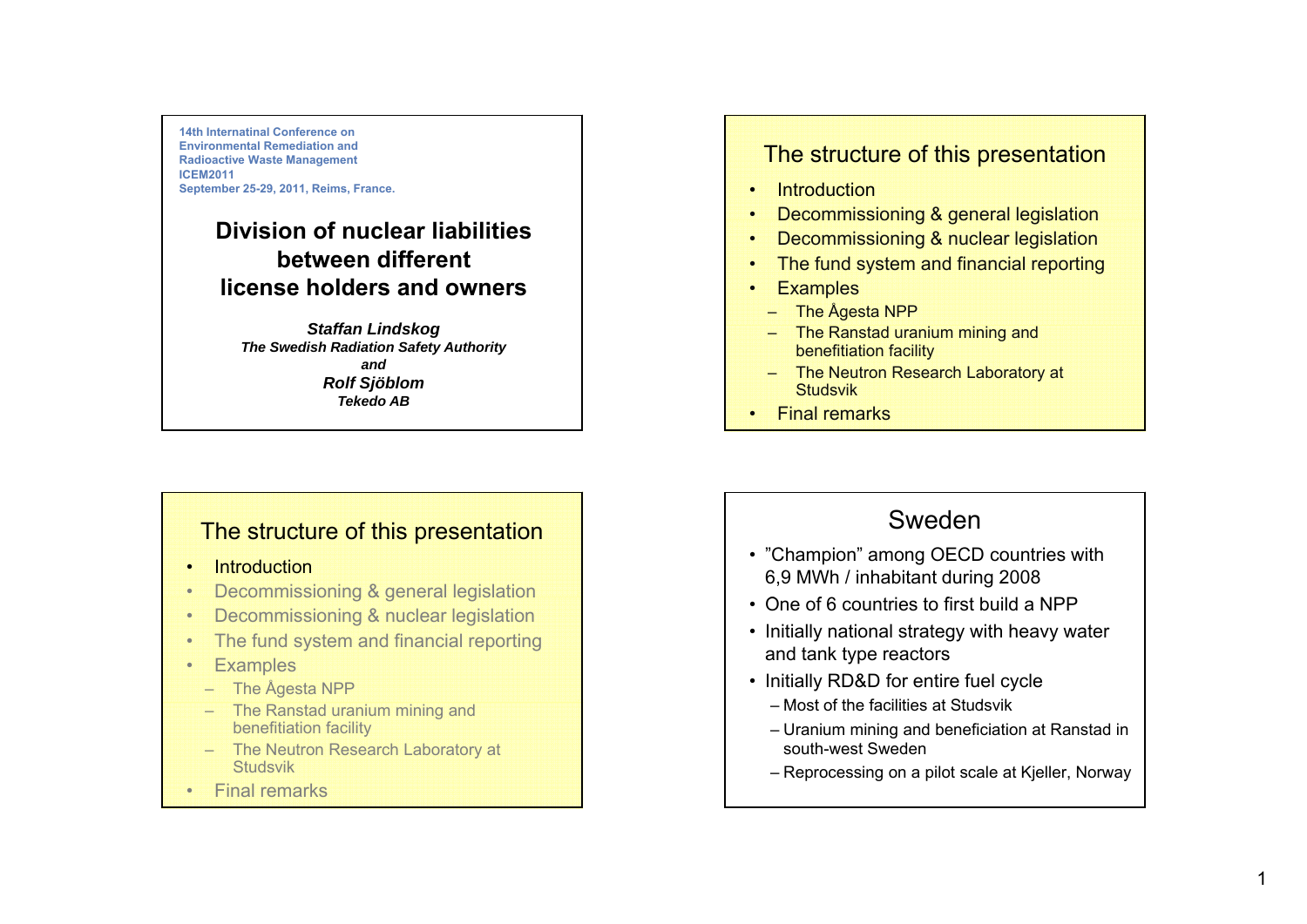

## Modern activities

- 12 light water NPP:s
	- 10 in operation
	- 2 permanently shut down
- Central pool store for spent fuel CLAB
- Crystalline rock repostiory for short-lived waste - SFR



# Decommissioning

- Early planning essential
- Timing may be governed by the needs for financial planning
- Planning and cost estimation treacherous
	- Radiological surveying
	- Methodology selection
	- Financial risk identification
	- Calculation methodology suitable for early estimates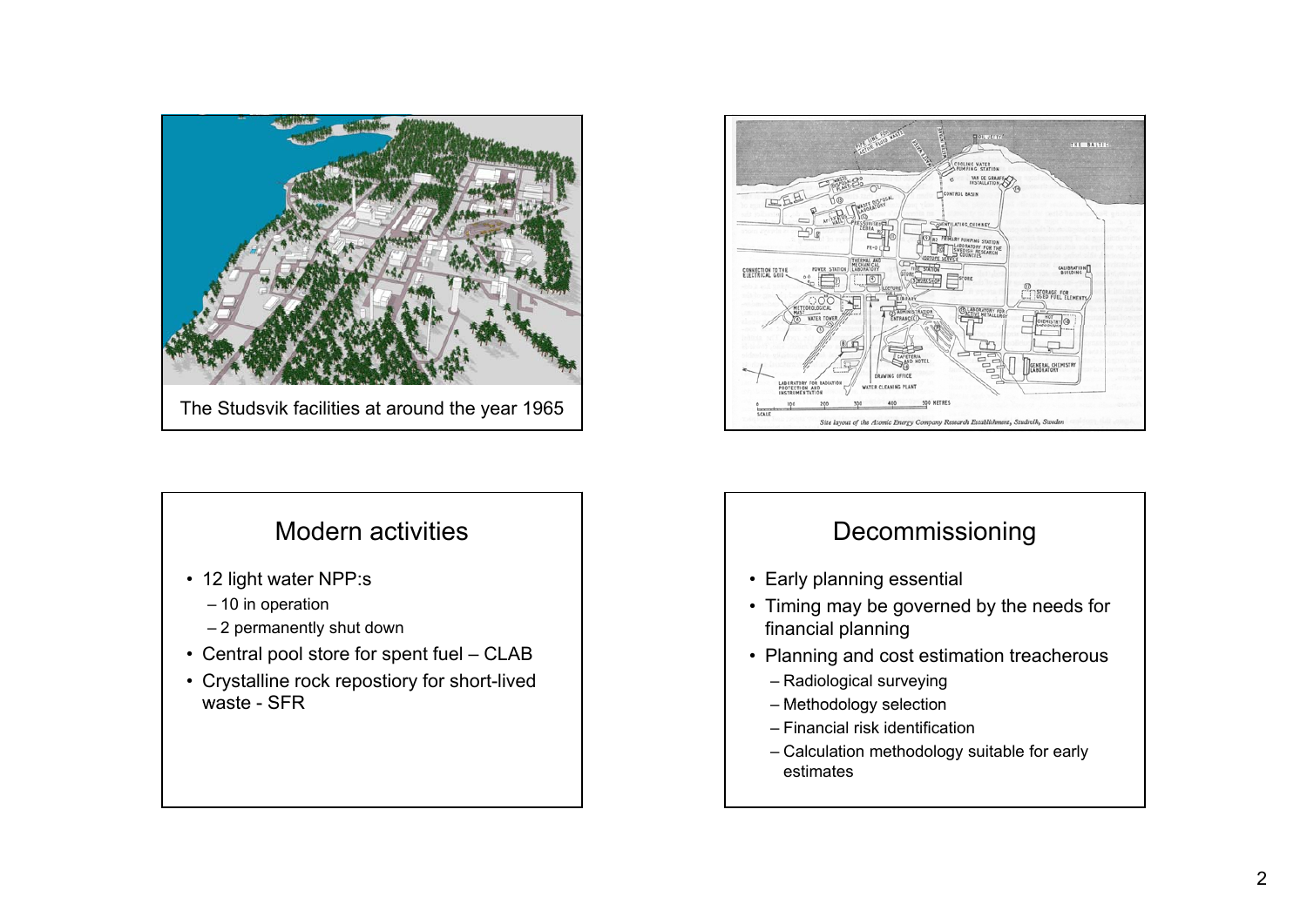| Discovery of x-ray tube $\approx$ 1895<br>Nuclear chain reaction = 1942<br>Nuclear facilities ≥ 1940's | Radiation protection $\geq$ 1930's<br>Waste management ≥ 1970's<br>Decommissioning $\approx$ 2 1990's |                                                                        |                                                                  |
|--------------------------------------------------------------------------------------------------------|-------------------------------------------------------------------------------------------------------|------------------------------------------------------------------------|------------------------------------------------------------------|
|                                                                                                        |                                                                                                       | Discovery of greenhouse effect ≤ 1900                                  | General concern $\geq$ 2000's                                    |
|                                                                                                        |                                                                                                       | Polluter pays principle introduced into<br>Swedish legislation in 1969 | Still today $-2011 -$ struggling with its<br>full implementation |

## What is the problem2?

- Legal system can sue anyone of the license holders, operators or owners **BUT**
- This is a last resort
- Authorities should instigate early financial planning

# What is the problem1?

- Legal system can sue anyone of the license holders, operators or owners BUT
- Many court cases in the area of chemically contaminated soil
- License holders, operators or owners may have appeared
	- In parallel, or
	- Sequentially

## Scope of present work

• Illuminate implementation of Polluter Pays Principle, PPP

## Purpose of present work

- Share examples
- Share lessons learned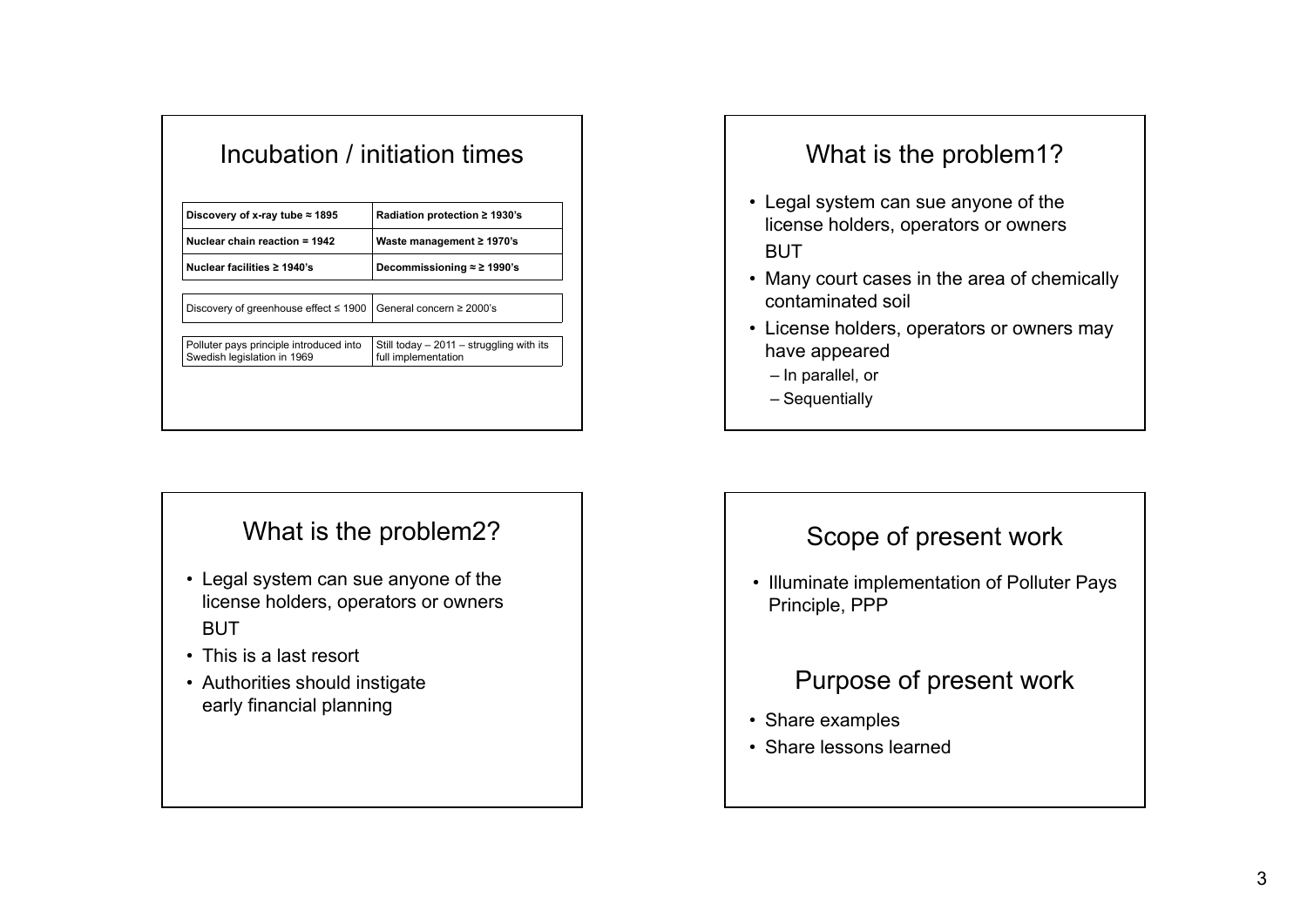## In other words

- The mystery of the  $\%$  lost NPP
- The significance of agreements between parties that may not be around any more
- The meaning of the word auxiliary

## General legislation *Swedish environmental code*

"*Persons who pursue or have pursued an activity or taken <sup>a</sup> measure that causes damage or detriment to the environment shall be responsible, until such time as the damage or detriment ceases, for remedying it to the extent deemed reasonable …*".

There is no limit in time, nor in extent. Thus, the full liability will exist as long as remediation has not been completed.

#### The structure of this presentation

- •**Introduction**
- •Decommissioning & general legislation
- •Decommissioning & nuclear legislation
- •The fund system and financial reporting
- •**Examples** 
	- The Ågesta NPP
	- The Ranstad uranium mining and benefitiation facility
	- The Neutron Research Laboratory at **Studsvik**
- Final remarks

## *The Swedish instrument of government*

- States that legislation cannot apply retroactively
- Therefore, responsibility is claimed only for such damages that originate from activities that have continued after the 30th of June 1969.
- That is when the environment protection act came into force.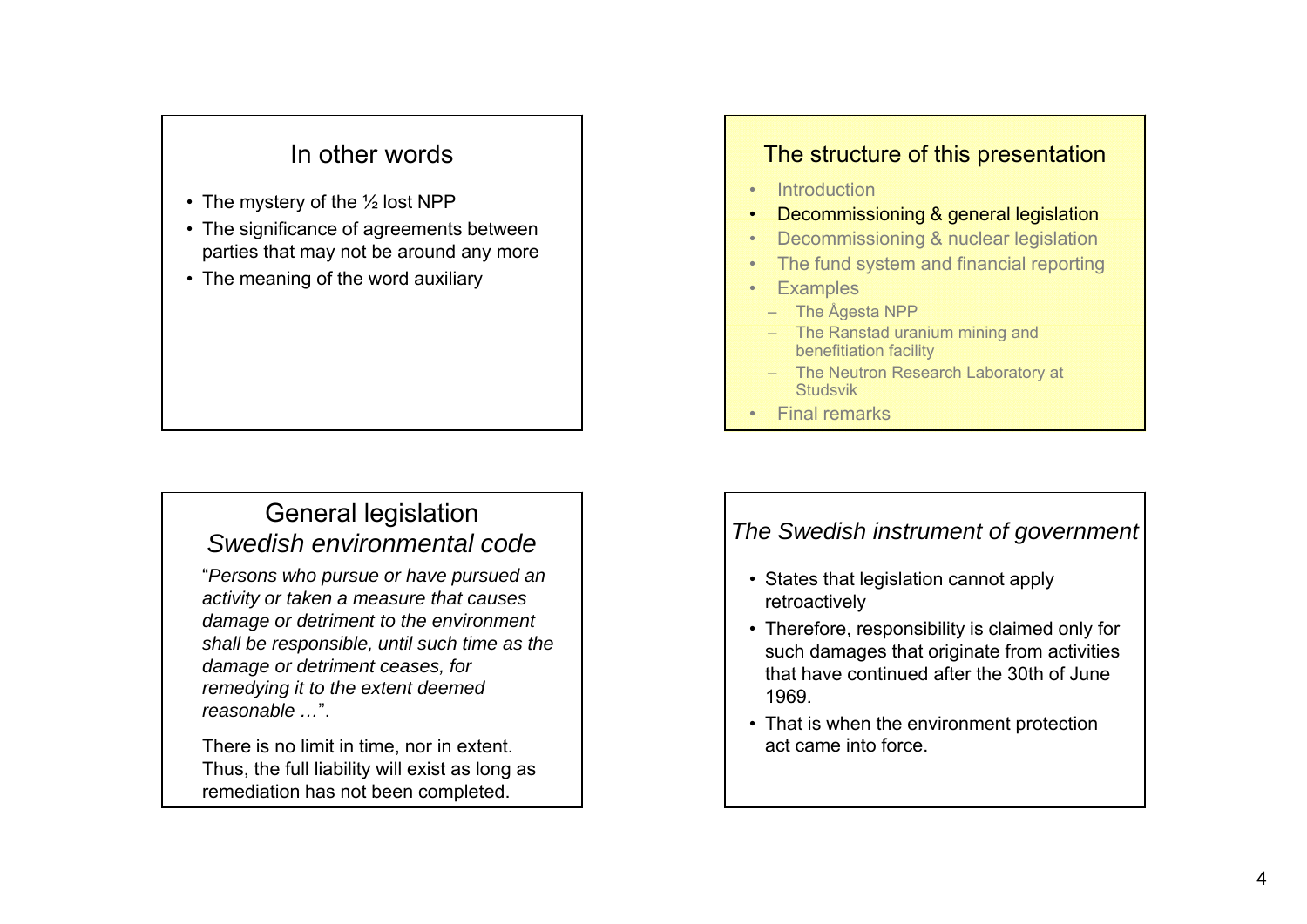#### *The Swedish instrument of government*

- *Lex in casu* not allowed
- =>
- Decisions in individual cases are made only by legal courts
- Many rulings

## More on rulings

- The responsibility is a collective one, and can be demanded from any entity involved.
- Responsibility is demanded from operators before owners, and from late operators before early ones.
- It is then up to the parties to come to agreement on how the liabilities are to be distributed among them.

#### Rulings depend on the following factors

- the extent of remedial action required
- when the damage was inflicted
- earlier requirements on the operator (e. g. by permits for operation and court decisions)
- compliance with present and previous legislation
- if the damage could reasonably have been foreseen

# The courts make their decisionsin two steps

- 1. Firstly, they consider and decide on what is the appropriate extent of the remedial actions to be taken, and
- 2. secondly, on how much of this that can reasonably be demanded from the operators and owners.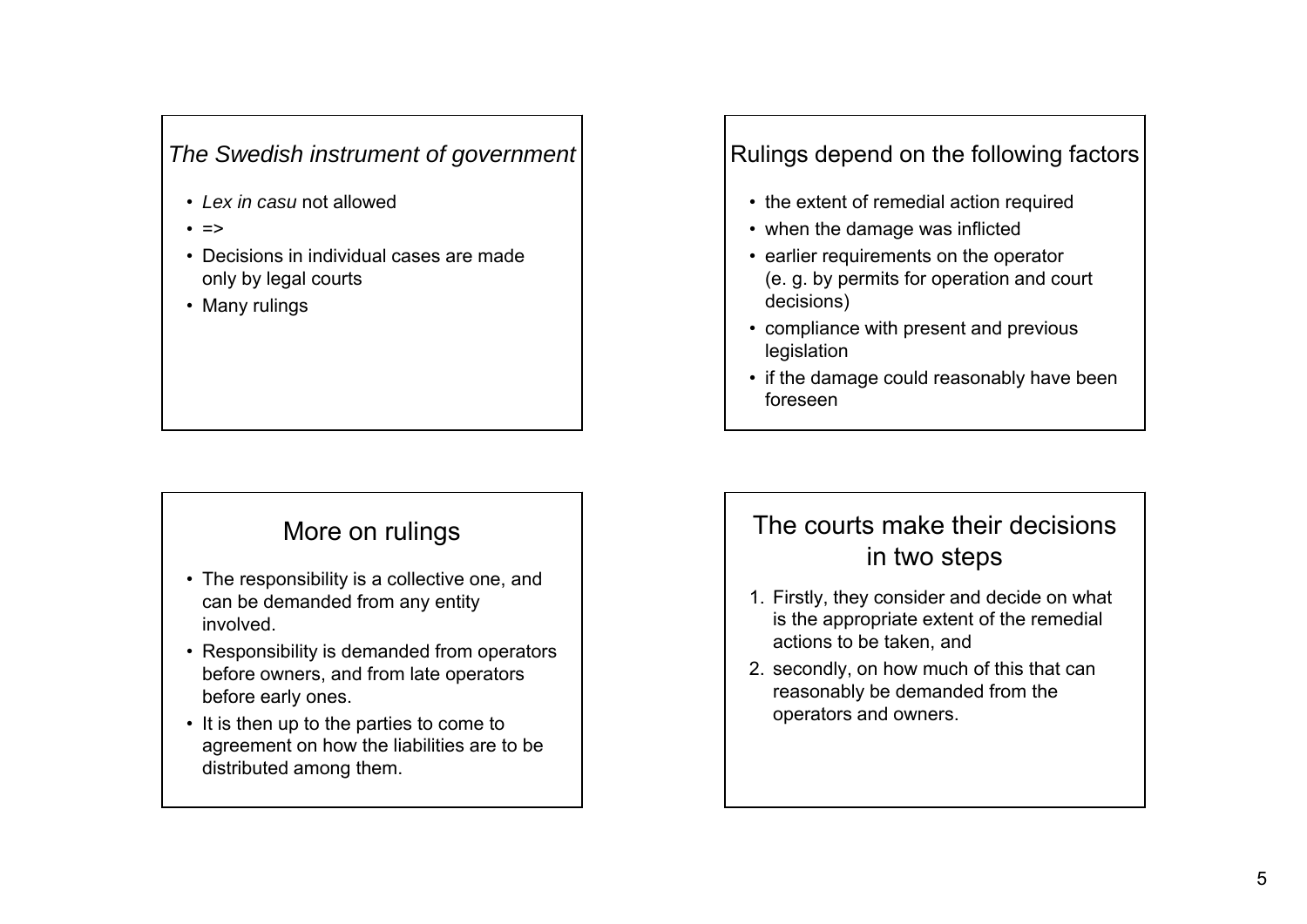# For activities carried out before the year 1969

- This may imply that none of the operators and owners can be held liable for at least part of the costs.
- In such cases, remediation cannot come about unless the Government supplies the financing that is missing.
- For such purposes, the Swedish Environment Protection Agency receives on the order of 40 M€ annually.

# The timing of the remediation

- depends not only on what may be optimal from health and environment as well as sustainability and technical feasibility points of view,
- but also on the availability of financial resources.

## Guarantees for funding

- Are achieved by means of requirements on securities as one of the conditions for licensing
- This includes municipalities

#### The structure of this presentation

- Introduction
- Decommissioning & general legislation
- •Decommissioning & nuclear legislation
- •The fund system and financial reporting
- •**Examples**
- The Ågesta NPP
- The Ranstad uranium mining and benefitiation facility
- The Neutron Research Laboratory at Studsvik
- Final remarks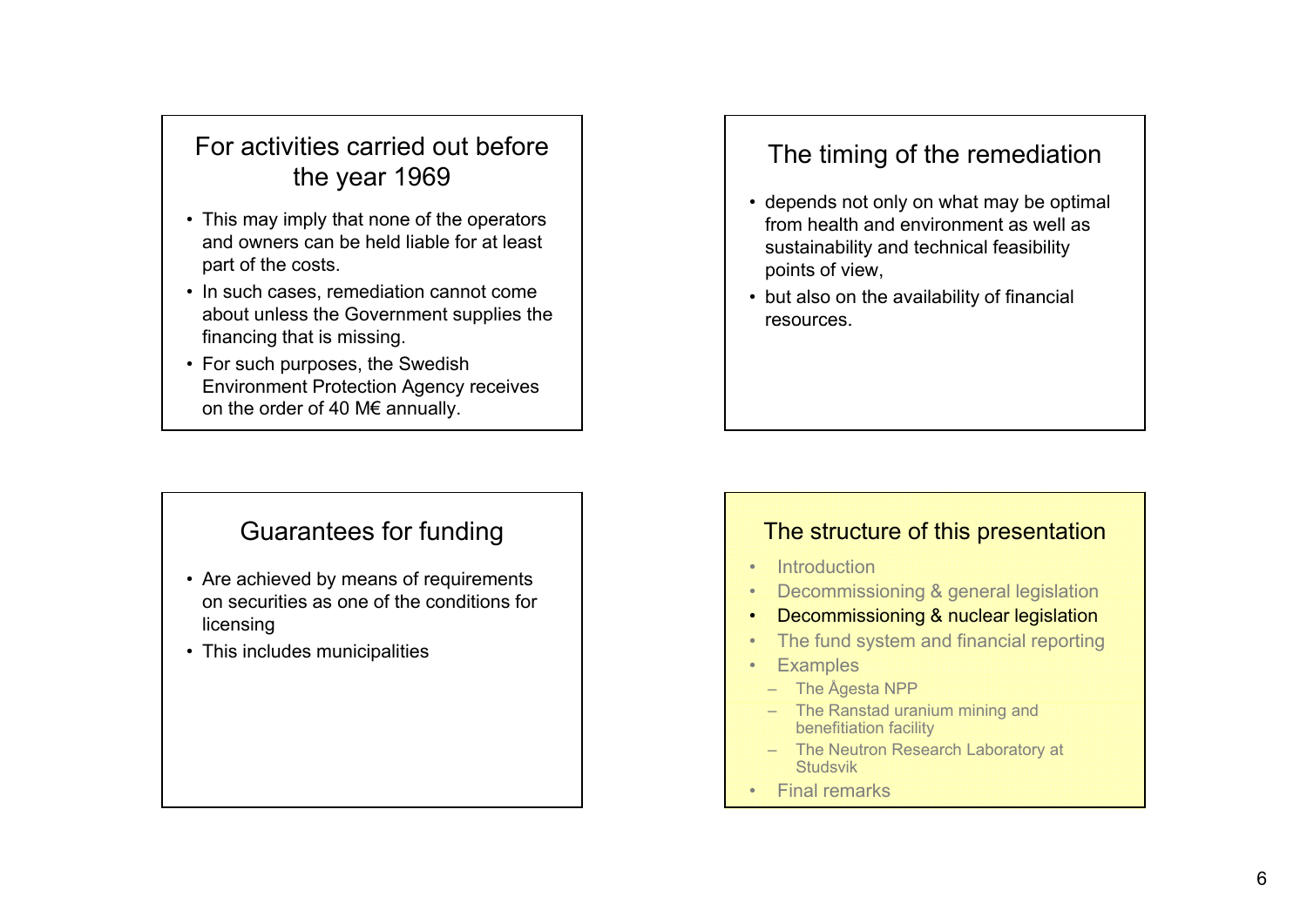# Nuclear technology regulation

- Radiation protection act
- Act on nuclear activities
- Nuclear liability act
- The Studsvik act that covers the Swedish nuclear legacy for certain old facilities before 1991 $-$

#### Public investigation 2003 - 2004

- Proposed that Studsvik act was to be closed
- Reason: *lex in casu* illegal
- No trace has been found in the report on implications for the PPP principle
- Expert Shankar Menon ignored regarding uncertainty
- Same with information from competent authority

# Nuclear liability legislation

- Main purpose to cover nuclear power programme – established in 1981
- Studsvik act to cover historical facilities –1988
	- Paid by consumers of nuclear electricity  $\Leftrightarrow$ NPP:s reap benefits of historical research
	- Claimed by industry that purpose was to cover losses at Studsvik – but liability >> loss
	- Liability << total historical RD&D
- Addition to nuclear liability act to cover also small facilities - 2008

#### Present situation

- Studsvik act has become reopened twice
- Will now apply through the year 2017
- Estimated costs are still escalating
- (Fee for Studsvik should cover only actual costs; no securities for uncertainty)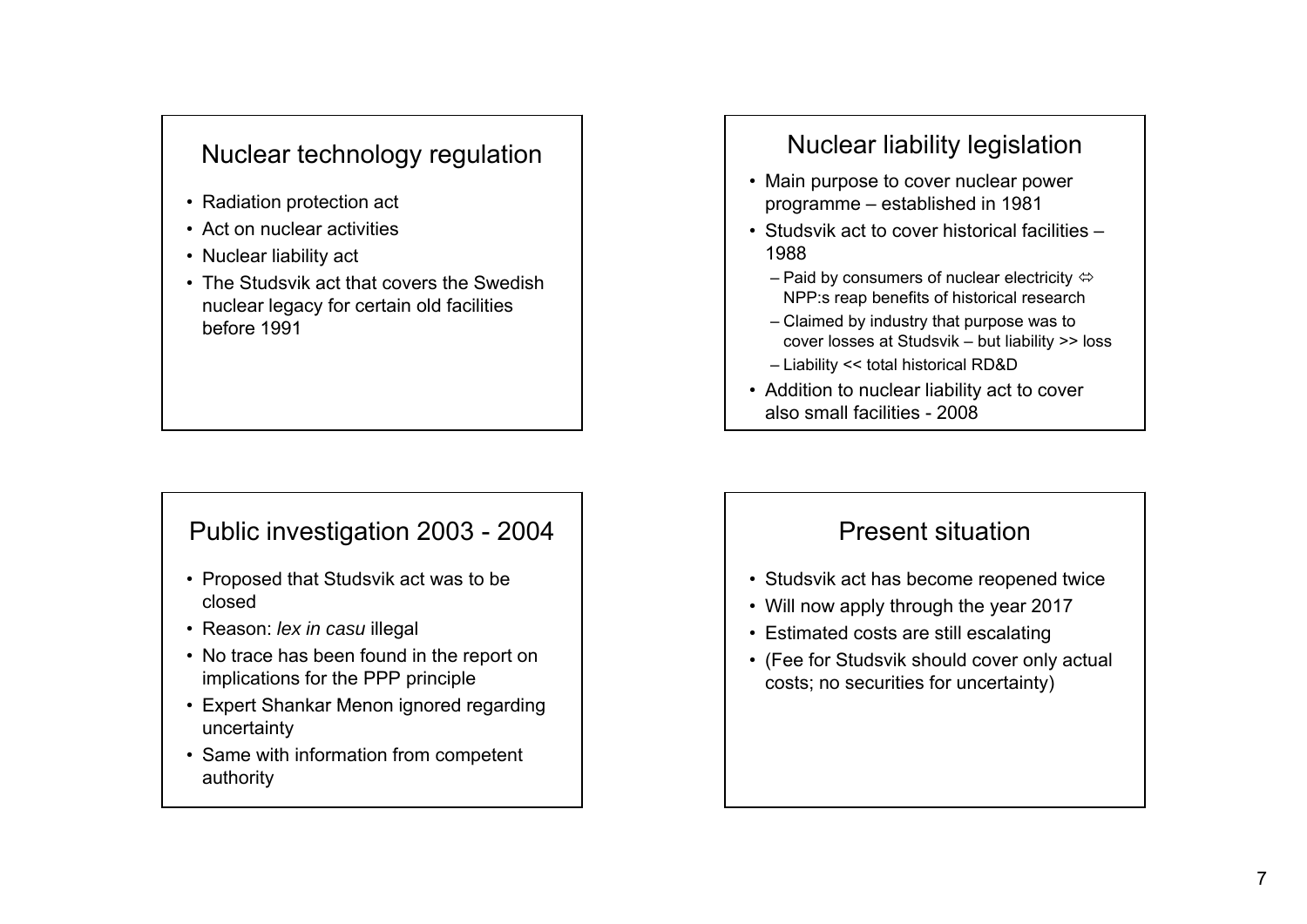#### The structure of this presentation

- •**Introduction**
- •Decommissioning & general legislation
- •Decommissioning & nuclear legislation
- •The fund system and financial reporting
- •**Examples**
- The Ågesta NPP
- The Ranstad uranium mining and benefitiation facility
- The Neutron Research Laboratory at Studsvik
- Final remarks

#### How to calculate costs, continued

- According to IAS 16: costs for
- *"asset dismantlement, removal and restoration"*
- should be included in the
- *"costs for an item of property, plant and equipment"*



#### How to calculate costs

- No national detailedinstructions on how to assess nuclear liability
- There are ASTM standards on assessments and disclosure
- IFRS/IAS standards on financial reporting include environmental liabilities

## How to calculate costs, continued

According to IFRC 1 which " *applies to ch i th t f hanges in the measurement of any existing decommissioning, restoration or similar liability* ..."

Such "*changes in the liability shall be added to, or deducted from, the cost of the related asset in the current period*". "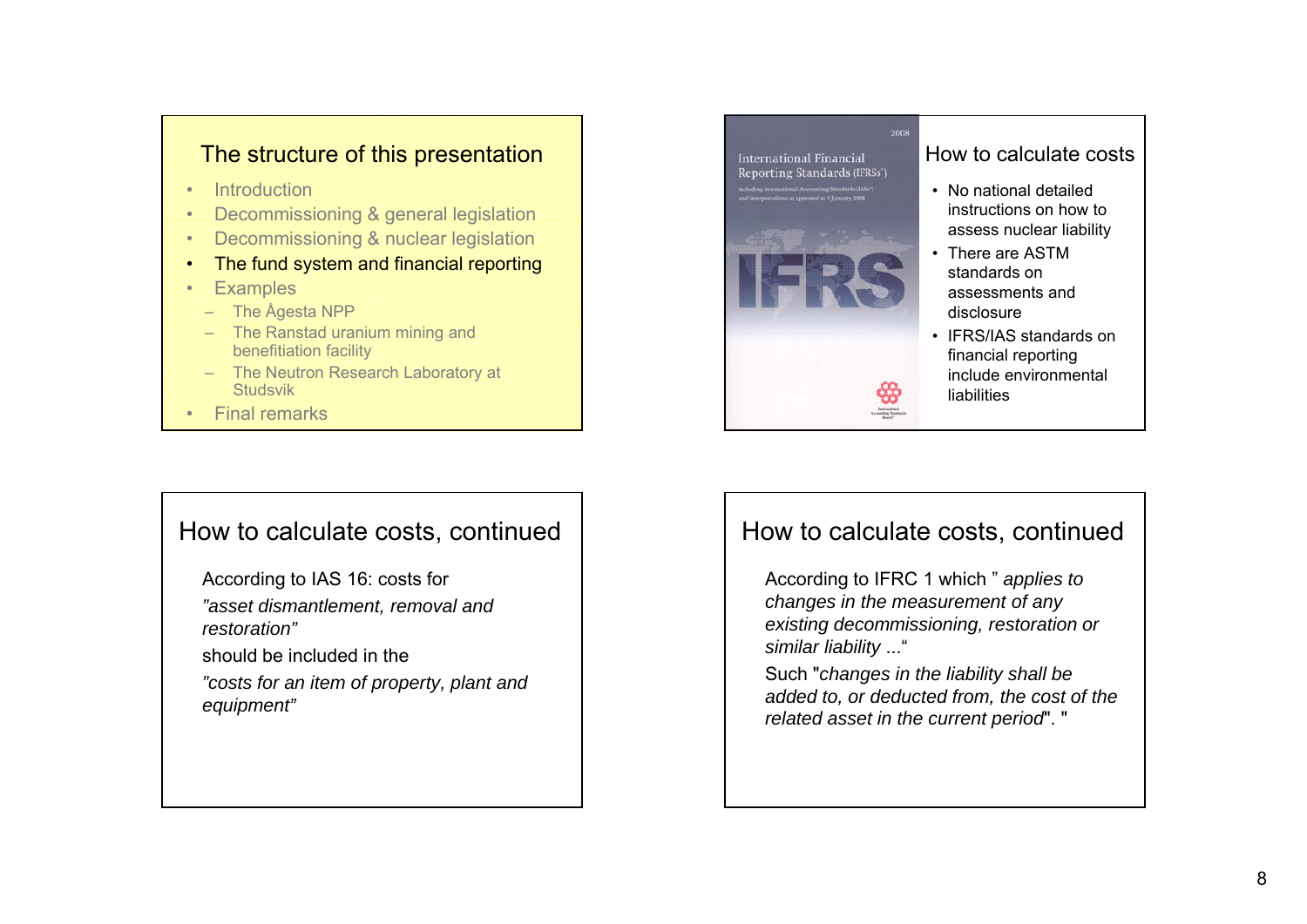#### How to calculate costs, continued

"*The amount deducted from the cost of the asset h ll t d it i t t s all not excee its carrying amount*" and "*the excess shall be recognised immediately*".

"*If the adjustment results in an addition to the cost of an asset the entity shall asset, consider whether this is an indication that the new carrying amount of the asset may not be fully recoverable*".

#### How to calculate costs, continued

IAS 36 states that "*if the recovered amount of t i l th it i t f an asset is less than its carrying amount, the carrying amount shall be reduced to its recoverable amount. That reduction is an impairment loss*" ... "*and shall be recognised immediately*".

#### How to calculate costs, continued

Please note that this is collection of quotes, and that one should read the full text . .

In practice, sudden recognition of decommissioning cost might in some cases be balanced against surplus values

#### The structure of this presentation

- Introduction
- •Decommissioning & general legislation
- •Decommissioning & nuclear legislation
- •The fund system and financial reporting
- •**Examples** 
	- The Ågesta NPP
	- The Ranstad uranium minin g and benefitiation facility
	- The Neutron Research Laboratory at Studsvik
- Final remarks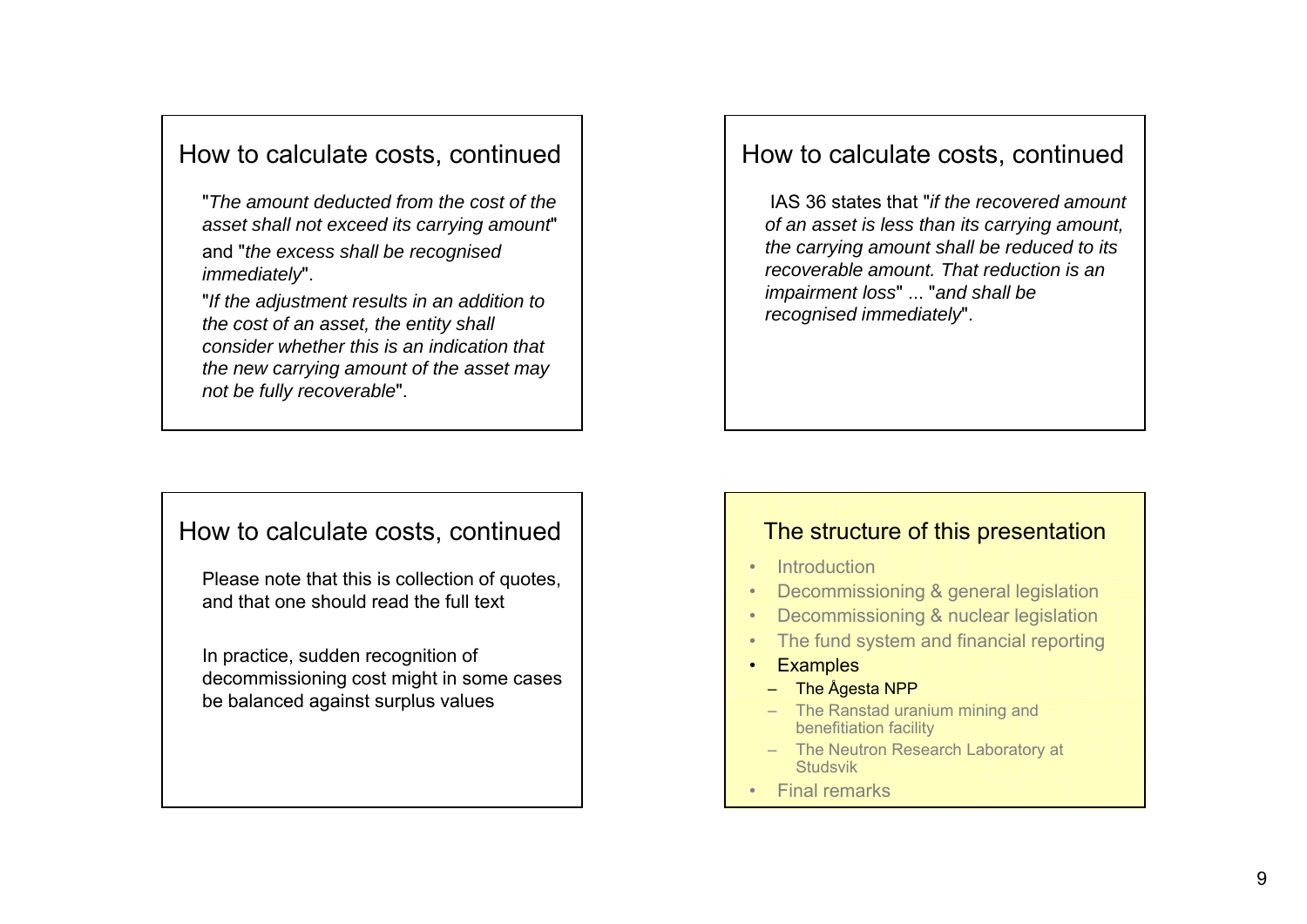

# The Ågesta NPP

- Located in Stockholm on a real property owned by the City of Stockholm
- Reactor previously owned 50/50 Vattenfall AB / Studsvik AB
- Now 50/50 Vattenfall AB / AB SVAFO (SVAFO is owned by the Swedish utilities and carries out the tasks under the Studsvik Act)
- License to operate presently held by Vattenfall AB
- It is intended that SVAFO takes over license & Vattenfall shares

# The Ågesta NPP

- Tank type heavy water moderated
- Natural or slighetly enriched uranium oxide fuel
- Thermal output 65 MW of which
	- 10 MW electricity
	- 55 MW district heating
- In operation 1963 1974
- Severe fuel damages but primary system decontaminated in the early 1990's

## 50 % of a NPP lost

- Original version of Studsvik act explicitly excluded the 50 % owned by Vattenfall
- This reference was dropped in the 2006 revision of the Studsvik Act
- $\Leftrightarrow$  Vattenfall liability no longer excluded from the Act
- Appears to be unintentional
- Vattenfall has made payments in the same way as before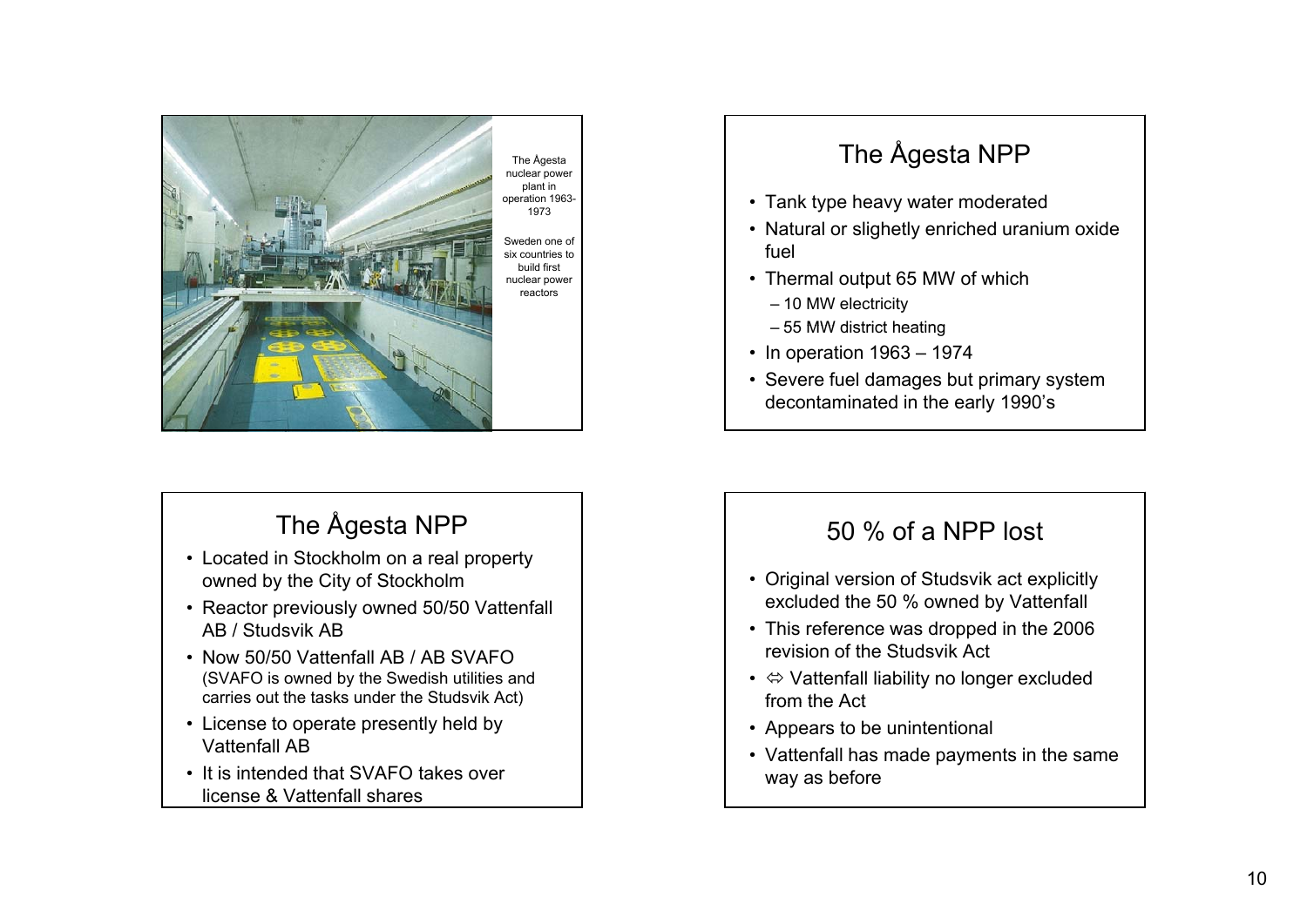#### The structure of this presentation

- •**Introduction**
- •Decommissioning & general legislation
- •Decommissioning & nuclear legislation
- •The fund system and financial reporting
- •**Examples**
- The Ågesta NPP
- – The Ranstad uranium mining and benefitiation facility
- The Neutron Research Laboratory at Studsvik
- •Final remarks

## The Ranstad uranium mine

- In full operation 1965 1969
- 215 tonnes of uranium produced
- One million cubic meters of tailings generated
- 27 hectares lake Tranebergssjön
- Alum shale with 0.03 % uranium
- Uranium beneficiated by leaching with sulphuric acid and subsequent ion exchange





#### The Ranstad uranium mine

- Plant originally owned and operated by *AB Atomenergi* (now Studsvik AB)
- 1977, *Svensk Alunskifferutveckling (ASA)*  formed by LKAB and Boliden AB, 50 % each
- 1978, *Ranstad Skifferaktiebolag (RSA)*  formed as subsidiary of ASA (with 60 %) but LKAB and Studsvik held 20 % each
- RSA took over facilities and personnel from Studsvik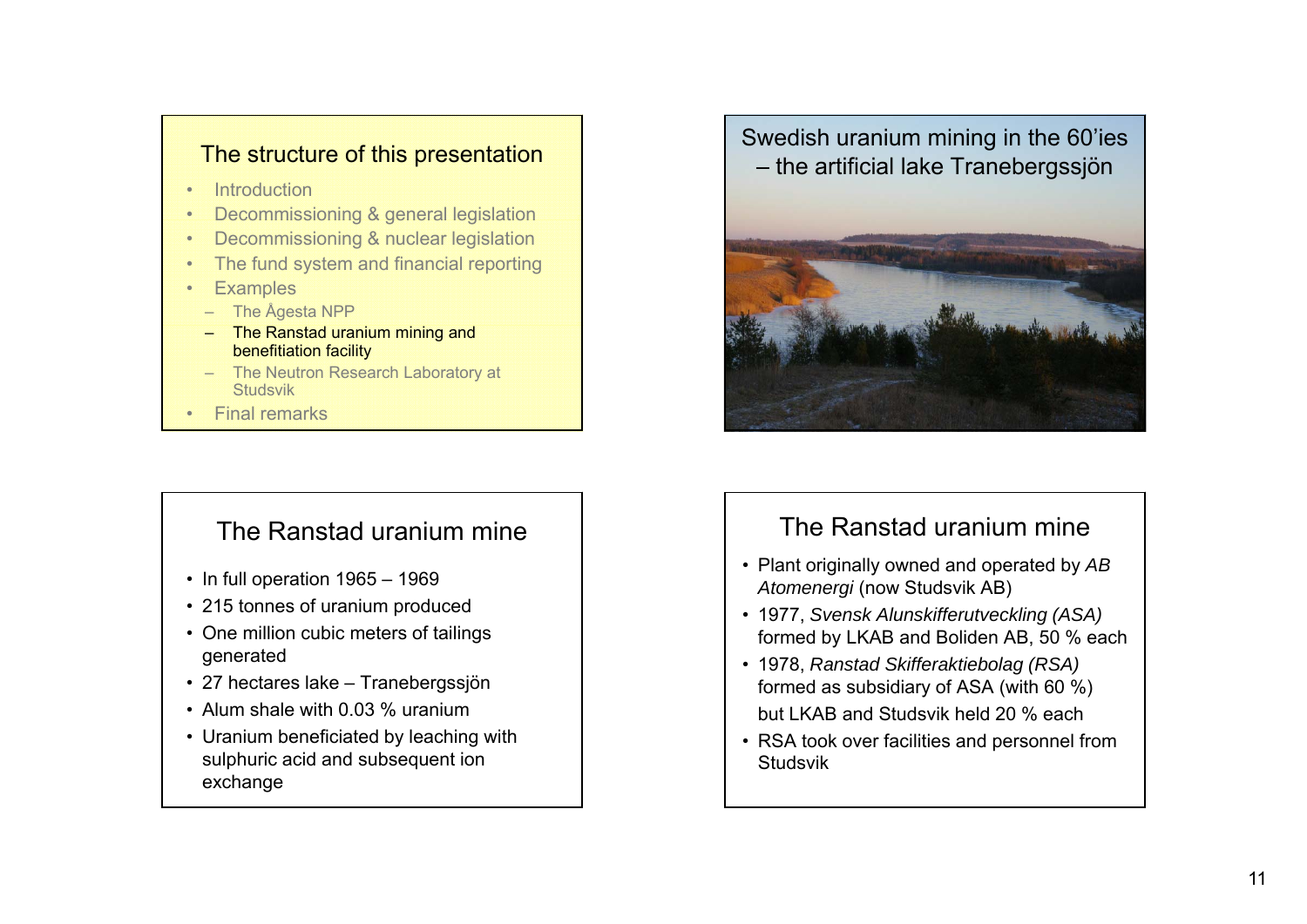# Agreement between Ranstad Skifferaktiebolag and Studsvik

- Clause that Studsvik maintainedresponsibility for restoration related to earlier production
- => Studsvik managed drainage & waste water treatment
- => Studsvik prepared for final restoration
- => All Ranstad related Studsvik liabilitiesfall under the Studsvik Act

# After the introduction of the Studsvik Act in 1988

- Cover on 27 hectares of tailings
- Demolition of some buildings
- More recently, cleaning up of some chemicals

# Further developments

- 1984 Swedish Government decided to stop all plans for uranium production
- => RSA/ASA stopped all activities when their license expired
- 1987 Ranstad Industricentrum AB (RI) acquired RSA (from ASA, LKAB and Studsvik)
- The timing of these events proves that RI could neither have had the intent nor the possibility to carry out previous activities

# Ranstad Mineral AB (RM) and Ranstad Industricentrum AB (RI)

- RM rents facilities from RI (who had acquired them from RSA, cf above)
- Recycling of enriched uranium
	- Studsvik incinerates residues containing U
	- RM reprocesses the ash using historical facilities
	- On a small scale in 1984, 150 tonnes per year around the year 2000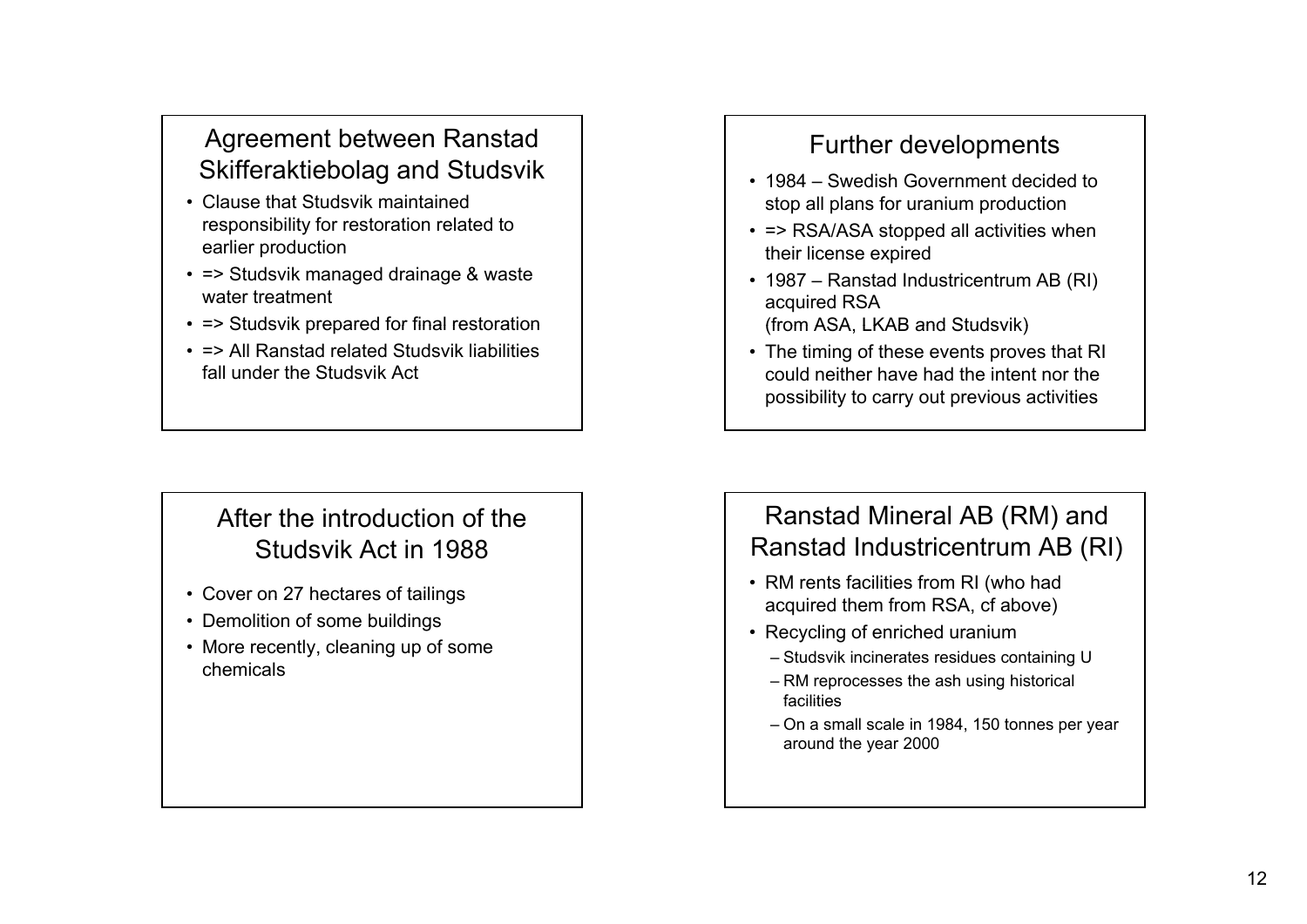# How to share environmentalresponsibility between Studsvik Act and RM/RI?

Arguments against same and ongoing activity:

- the purpose is entirely different,
- the latter annual turnover has been around 150 tonnes as compared with on the order of 500 thousand tonnes, and
- there was more or less a discontinuity in time of 15 years (between 1969 and 1984)



#### The structure of this presentation

- •**Introduction**
- •Decommissioning & general legislation
- •Decommissioning & nuclear legislation
- •The fund system and financial reporting
- •**Examples** 
	- The Ågesta NPP
	- The Ranstad uranium mining and benefitiation facility
	- The Neutron Research Laboratory at **Studsvik**
- Final remarks

# The R2 research reactor

- In operation between 1960 and 2005
- Light water moderated, but enrichment of fuel much higher than for NPP:s
- Core about one meter cube
- Maximum thermal output 50 MW
- Used for
	- Fuel testing
	- Materials testing
	- Research operation synergetic with NRL
- Other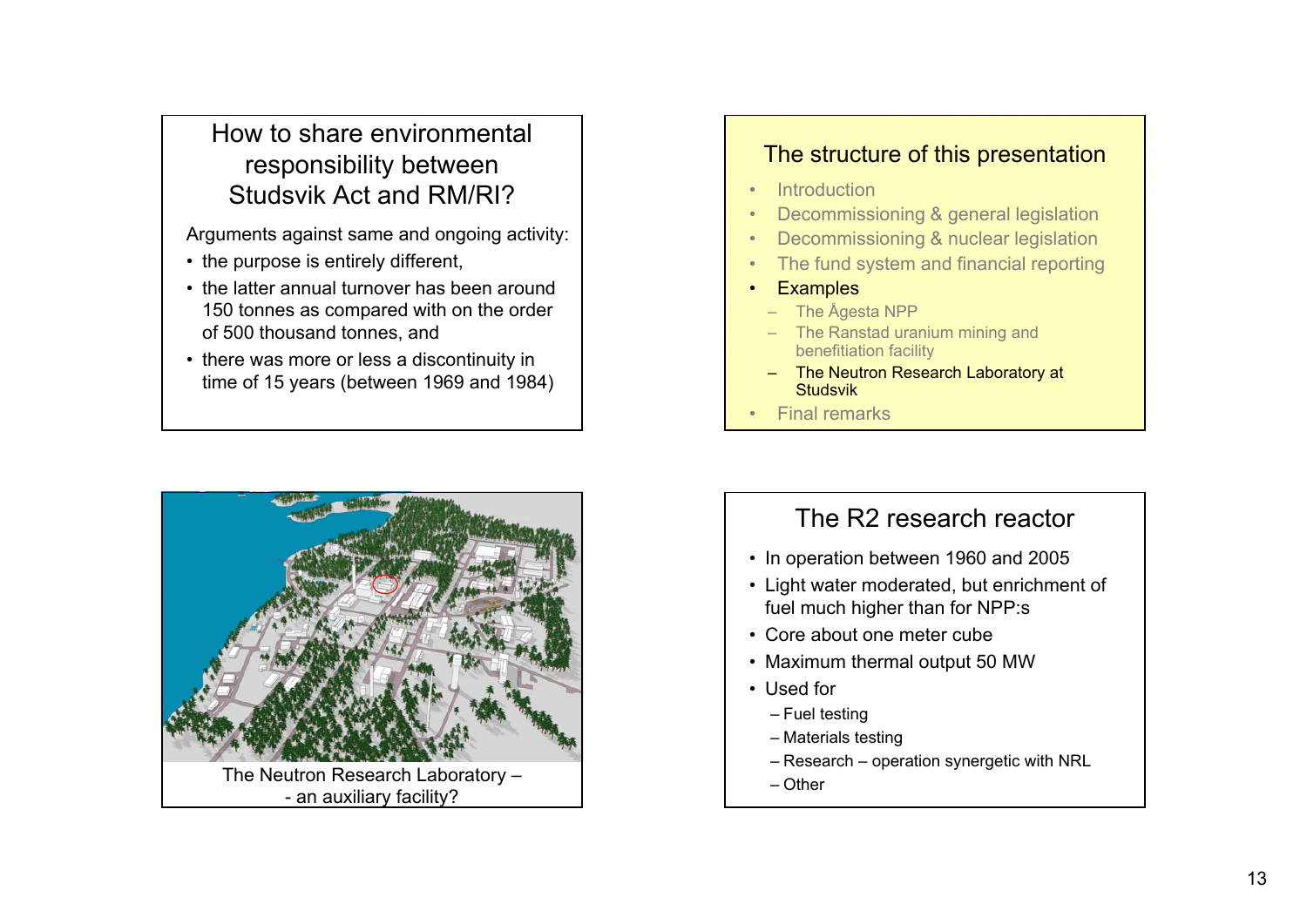#### Neutron Research Laboratory, NRL

- Separate (auxiliary?) building + equipment in the R2 reactor hall
- Operation synergetic with R2 had to close down at the same time
- License of operation held by University of Uppsala
- Building owned by Akademiska Hus AB
- Real estate owned by Studsvik AB
- Remediation fulfilled as tenant

## Key question

- Laboratory has largely been financed by what is now the National Research Council – a non-profit organisation with no assets of its own
- Little contamination has been added sincethe Studsvik Act was passed
- Is the NRL building such an auxiliary building as is mentioned in the Studsvik Act?

#### Neutron Research Laboratory, NRL

- Neutron Scattering Activities form materials research
- Neutron and X-ray Scattering
- Studies of Materials
- Neutron Diffraction Research
- Neutron Scattering Projects for Reactor Physics
- Experimental Subatomic Physics, in particular Neutron Physics
- Physical Biology

#### Key question, continued

- Obvious that separate building was used together with equipment in reactor hall
- One could not be used without the other
- => Conclusion in this report that the building is auxiliary
- And should be included in under the Studsvik Act
- This is also what SSM recommended, and the Government decided in June 2011